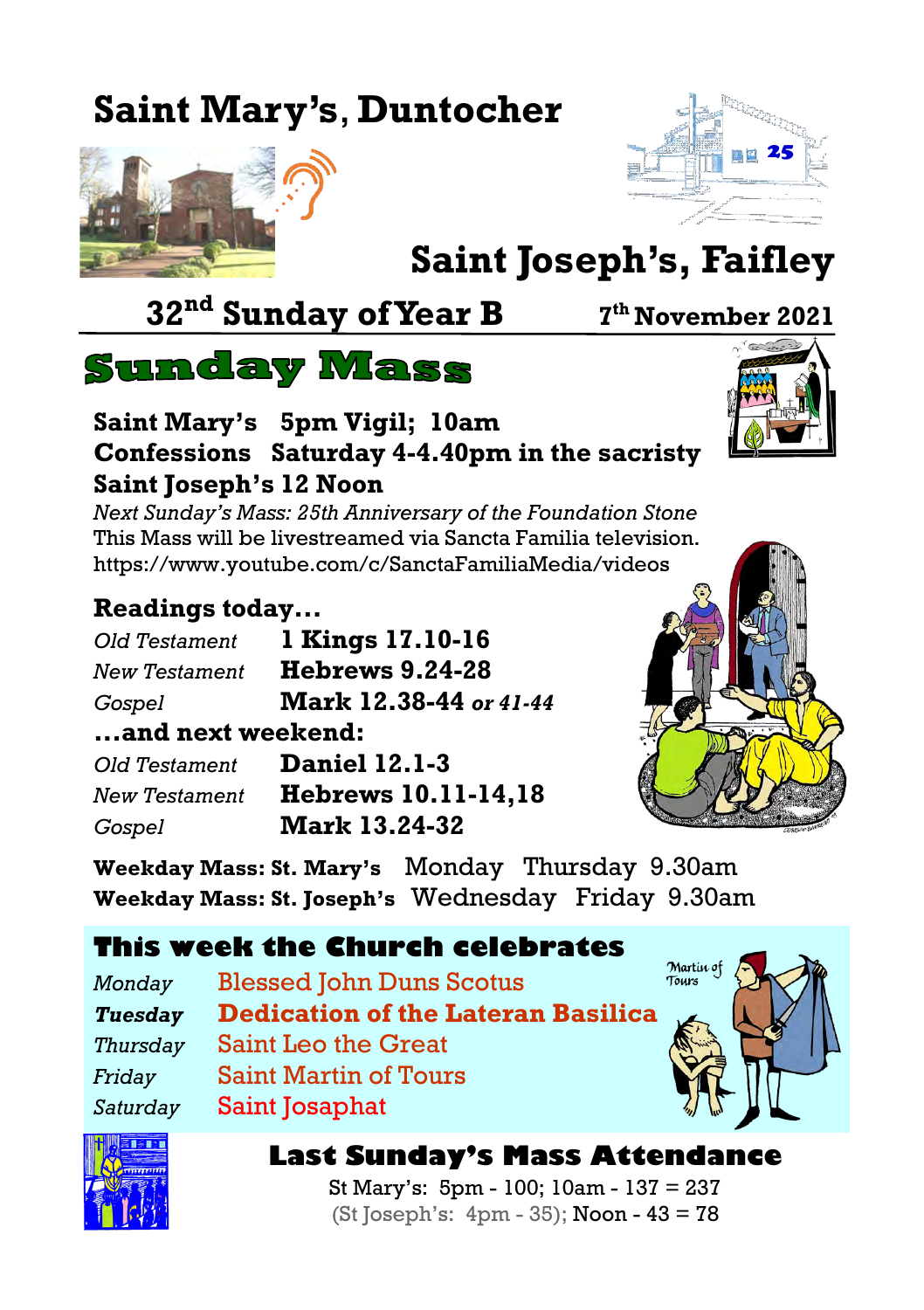### **Social Action Group project**



It is hoped that with donations, St Mary's can be toilet twinned with one area of a country in the developing world which does not have the basic sanitation. Sanitation projects vary depending on the community's need but they all help people

access a decent toilet and clean water and they always promote good hygiene.

#### **SSVP Appeal**

The finances of the St. Mary's and St. Joseph's SSVP Conference of the St Vincent de Paul Society have been greatly affected by the pandemic. We would be grateful for your help by giving what you can.

Donations can be made in the SSVP collection box at Mass, by Cheque made payable to St Mary's SSVP Duntocher and sent to our treasurer at your church, through your own bank to St Mary's SSVP Duntocher: Sort Code 831710, Account Nº 00606826, cash: please mark the envelope SSVP.  $\mathbb{R}$  us on 07432 879831 if you need help or more information about this. Thank you for your continuing support.

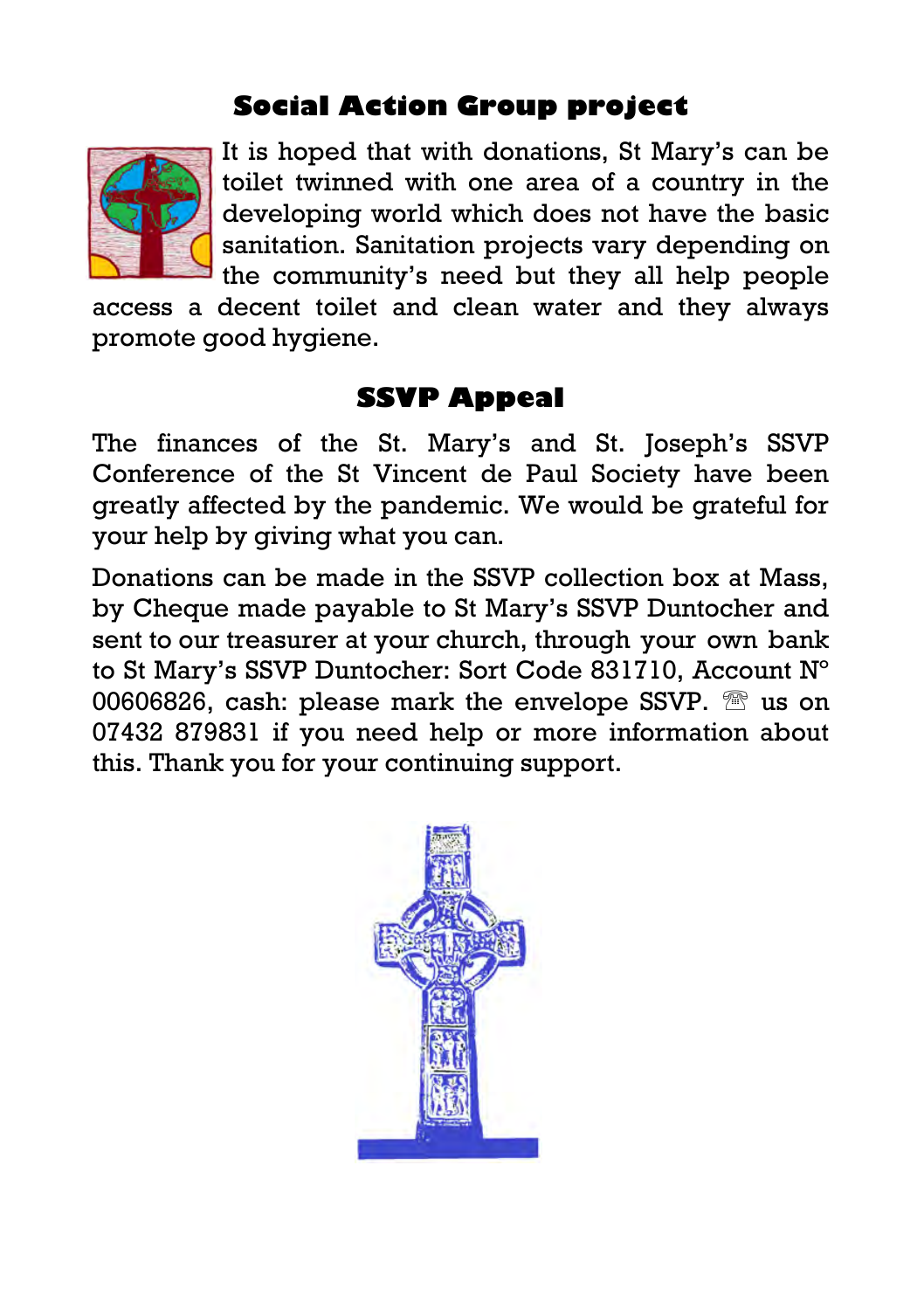#### **Thank You**

**for your ongoing support…**

**Please think of payment through a bank.**



We need you to tell us what to do with donations & intentions posted through the door.

#### **£ The Bottom Line £**

| Thank you for your generosity |                 |                            |         |              |  |  |  |
|-------------------------------|-----------------|----------------------------|---------|--------------|--|--|--|
| <b>St Mary</b>                | <b>Gift Aid</b> | <b>Collection Donation</b> |         | <b>Total</b> |  |  |  |
| <b>lst</b>                    | £O              | £731                       | £O      | £731         |  |  |  |
| August                        | <b>Banked</b>   | Only appears monthly       |         | £O           |  |  |  |
| $2nd*$                        | £O              | £474                       | £O      | £474         |  |  |  |
| <b>August</b>                 | Banked≜         | Only appears monthly       |         | £O           |  |  |  |
| <b>St Joseph</b>              | £0              | £501                       | £O      | £501         |  |  |  |
| August                        | <b>Banked≜</b>  | Only appears               | monthly | £0           |  |  |  |

*To support us and reduce cash handling by our volunteers, you can pay through your bank to:* Royal Bank of Scotland Sort Code for all …. 831710 **St Mary's Parish .................** Account 00253583 **St Mary's Building Fund .....** Account 00254571 **St Joseph's Parish ...............** Account 00253591

### **Second Collections**

Today & Next Weekend: Parish\*

#### **If you want to keep your church & hall open**

- $\overline{\mathcal{A}}$  There are rows at the back of the church for those who prefer more space
- $\overline{M}$  By law, we need your name and a phone number.
- $\overline{V}$  Facemasks must be worn in Church and mainly in hall.
- **E** No Holy Water, Sign of peace, Chalice, Confessionals
- $\Pi$  Please stay safe, cautious and charitable...... If you don't feel well, *for whatever reason or suspicion*, please don't come to anything in your church or hall.
- $\overline{M}$  Keep yourself safe and aim to keep others safe as well.
- $\overline{\mathbb{Z}}$  Being double jagged doesn't mean we can't fall ill or make others ill.
- $\triangledown$  Please be sensible, charitable and responsible. Thanks!